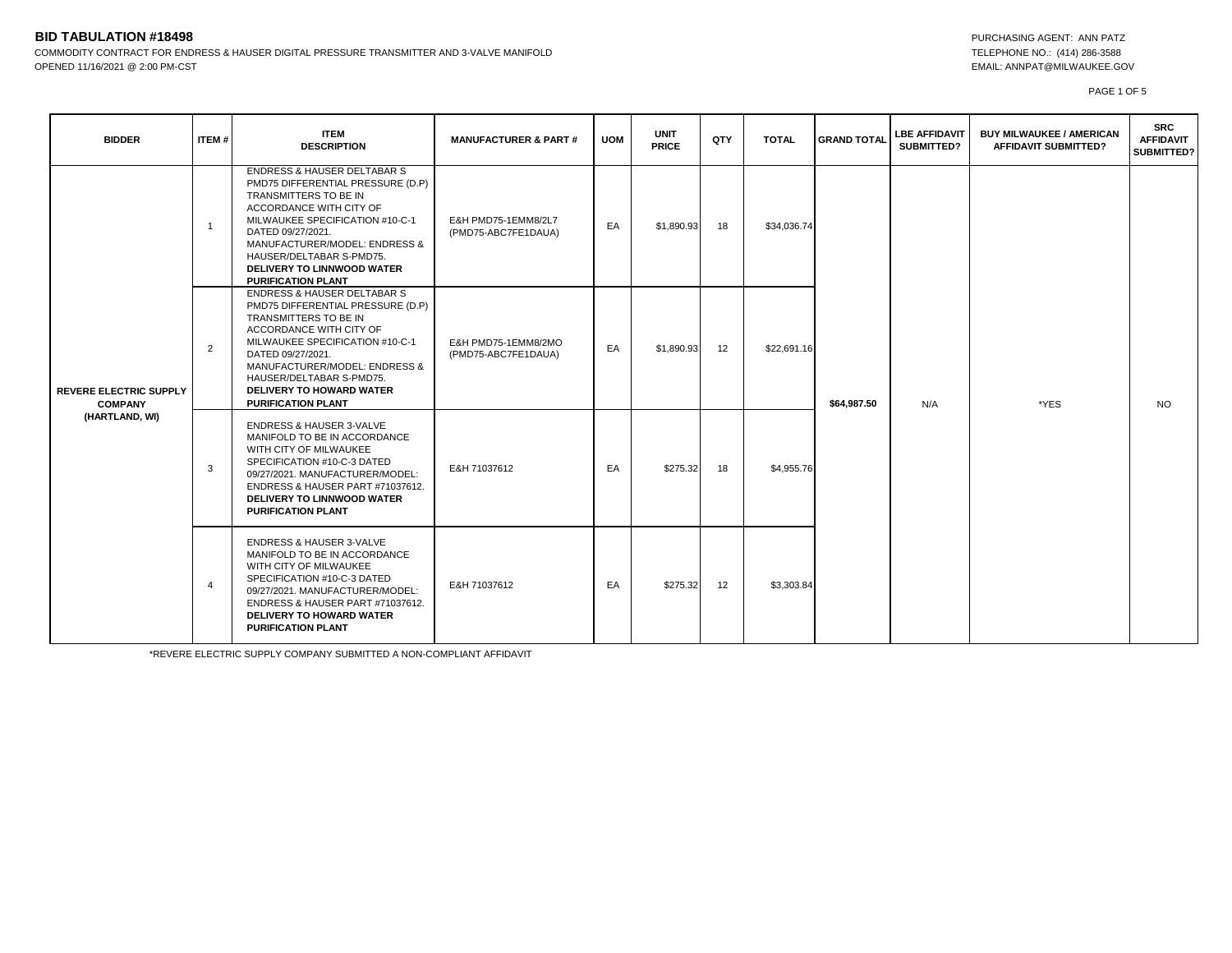## **BID TABULATION #18498** PURCHASING AGENT: ANN PATZ COMMODITY CONTRACT FOR ENDRESS & HAUSER DIGITAL PRESSURE TRANSMITTER AND 3-VALVE MANIFOLD **TELEPHONE NO.: (414)** 286-3588 OPENED 11/16/2021 @ 2:00 PM-CST EMAIL: ANNPAT@MILWAUKEE.GOV

PAGE 2 OF 5

| <b>BIDDER</b>                                                        | ITEM#          | <b>ITEM</b><br><b>DESCRIPTION</b>                                                                                                                                                                                                                                                                                    | <b>MANUFACTURER &amp; PART#</b>                  | <b>UOM</b> | <b>UNIT</b><br><b>PRICE</b> | QTY | <b>TOTAL</b> | <b>GRAND TOTAL</b> | <b>LBE AFFIDAVIT</b><br><b>SUBMITTED?</b> | <b>BUY MILWAUKEE / AMERICAN</b><br><b>AFFIDAVIT SUBMITTED?</b> | <b>SRC</b><br><b>AFFIDAVIT</b><br><b>SUBMITTED?</b> |
|----------------------------------------------------------------------|----------------|----------------------------------------------------------------------------------------------------------------------------------------------------------------------------------------------------------------------------------------------------------------------------------------------------------------------|--------------------------------------------------|------------|-----------------------------|-----|--------------|--------------------|-------------------------------------------|----------------------------------------------------------------|-----------------------------------------------------|
| <b>PBBS EQUIPMENT</b><br><b>CORPORATION</b><br>(MENOMONEE FALLS, WI) | $\overline{1}$ | <b>ENDRESS &amp; HAUSER DELTABAR S</b><br>PMD75 DIFFERENTIAL PRESSURE (D.P)<br>TRANSMITTERS TO BE IN<br>ACCORDANCE WITH CITY OF<br>MILWAUKEE SPECIFICATION #10-C-1<br>DATED 09/27/2021.<br>MANUFACTURER/MODEL: ENDRESS &<br>HAUSER/DELTABAR S-PMD75.<br>DELIVERY TO LINNWOOD WATER<br><b>PURIFICATION PLANT</b>      | <b>ENDRESS &amp; HAUSER #PMD75-</b><br>3XU26/160 | EA         | \$2,274.00                  | 18  | \$40,932.00  | \$78,180.00        | N/A                                       | *YES                                                           | <b>NO</b>                                           |
|                                                                      | 2              | <b>ENDRESS &amp; HAUSER DELTABAR S</b><br>PMD75 DIFFERENTIAL PRESSURE (D.P)<br>TRANSMITTERS TO BE IN<br>ACCORDANCE WITH CITY OF<br>MILWAUKEE SPECIFICATION #10-C-1<br>DATED 09/27/2021.<br>MANUFACTURER/MODEL: ENDRESS &<br>HAUSER/DELTABAR S-PMD75.<br><b>DELIVERY TO HOWARD WATER</b><br><b>PURIFICATION PLANT</b> | <b>ENDRESS &amp; HAUSER #PMD75-</b><br>3XU26/160 | EA         | \$2,274.00                  | 12  | \$27,288.00  |                    |                                           |                                                                |                                                     |
|                                                                      | 3              | <b>ENDRESS &amp; HAUSER 3-VALVE</b><br>MANIFOLD TO BE IN ACCORDANCE<br>WITH CITY OF MILWAUKEE<br>SPECIFICATION #10-C-3 DATED<br>09/27/2021. MANUFACTURER/MODEL:<br>ENDRESS & HAUSER PART #71037612.<br>DELIVERY TO LINNWOOD WATER<br><b>PURIFICATION PLANT</b>                                                       | <b>ENDRESS &amp; HAUSER</b><br>#71037612         | EA         | \$332.00                    | 18  | \$5,976.00   |                    |                                           |                                                                |                                                     |
|                                                                      | $\overline{4}$ | <b>ENDRESS &amp; HAUSER 3-VALVE</b><br>MANIFOLD TO BE IN ACCORDANCE<br>WITH CITY OF MILWAUKEE<br>SPECIFICATION #10-C-3 DATED<br>09/27/2021. MANUFACTURER/MODEL:<br>ENDRESS & HAUSER PART #71037612.<br><b>DELIVERY TO HOWARD WATER</b><br><b>PURIFICATION PLANT</b>                                                  | <b>ENDRESS &amp; HAUSER</b><br>#71037612         | EA         | \$332.00                    | 12  | \$3,984.00   |                    |                                           |                                                                |                                                     |

\*PBBS EQUIPMENT CORPORATION SUBMITTED A NON-COMPLIANT AFFIDAVIT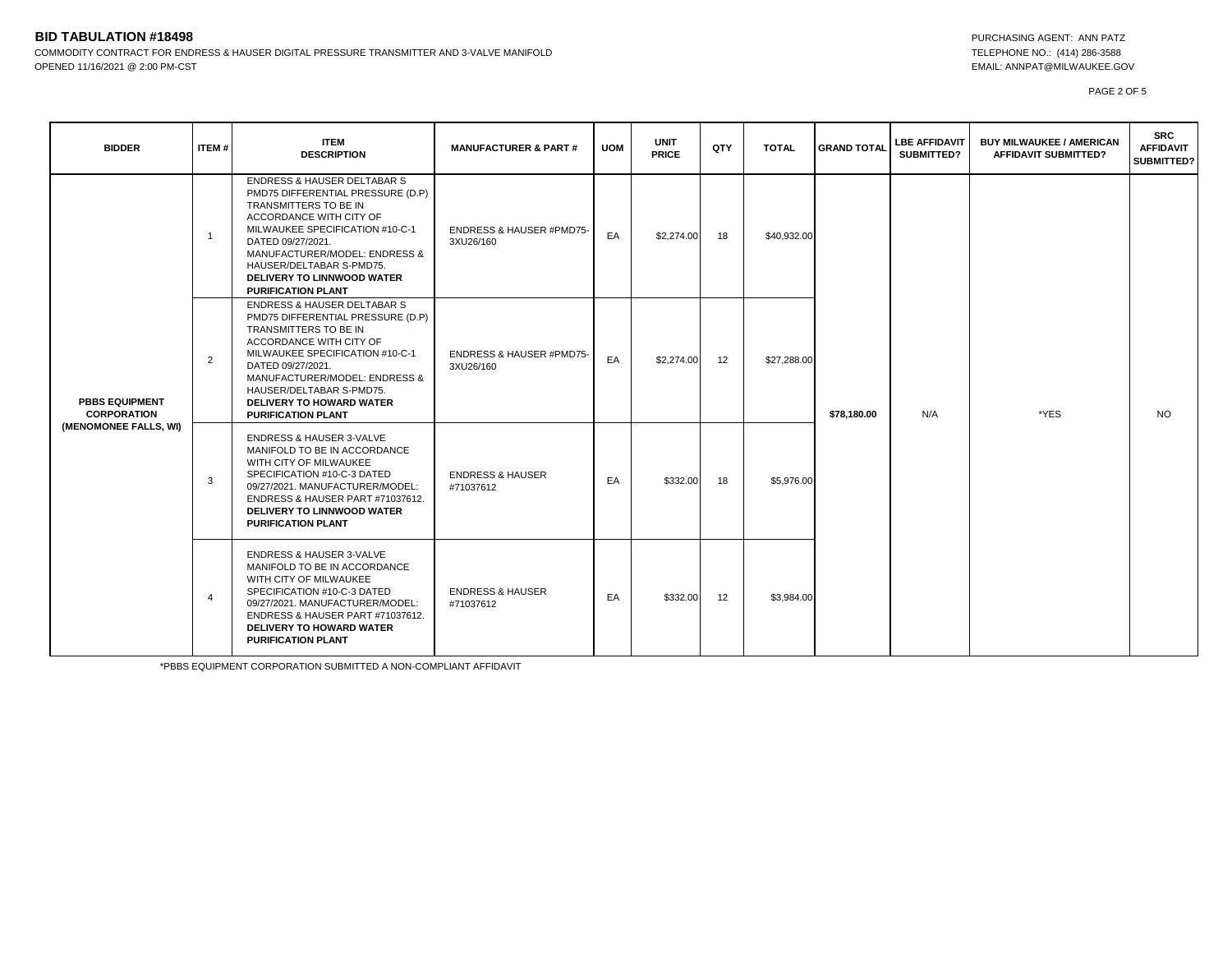## **BID TABULATION #18498** PURCHASING AGENT: ANN PATZ COMMODITY CONTRACT FOR ENDRESS & HAUSER DIGITAL PRESSURE TRANSMITTER AND 3-VALVE MANIFOLD **TELEPHONE NO.: (414)** 286-3588 OPENED 11/16/2021 @ 2:00 PM-CST EMAIL: ANNPAT@MILWAUKEE.GOV

PAGE 3 OF 5

| <b>BIDDER</b>                              | ITEM#          | <b>ITEM</b><br><b>DESCRIPTION</b>                                                                                                                                                                                                                                                                                    | <b>MANUFACTURER &amp; PART#</b>                                                                  | <b>UOM</b> | <b>UNIT</b><br><b>PRICE</b> | QTY | <b>TOTAL</b> | <b>GRAND TOTAL</b> | <b>LBE AFFIDAVIT</b><br>SUBMITTED? | <b>BUY MILWAUKEE / AMERICAN</b><br><b>AFFIDAVIT SUBMITTED?</b> | <b>SRC</b><br><b>AFFIDAVIT</b><br><b>SUBMITTED?</b> |
|--------------------------------------------|----------------|----------------------------------------------------------------------------------------------------------------------------------------------------------------------------------------------------------------------------------------------------------------------------------------------------------------------|--------------------------------------------------------------------------------------------------|------------|-----------------------------|-----|--------------|--------------------|------------------------------------|----------------------------------------------------------------|-----------------------------------------------------|
| <b>ENERGENECS, INC.</b><br>(SAUKVILLE, WI) | $\overline{1}$ | <b>ENDRESS &amp; HAUSER DELTABAR S</b><br>PMD75 DIFFERENTIAL PRESSURE (D.P)<br>TRANSMITTERS TO BE IN<br>ACCORDANCE WITH CITY OF<br>MILWAUKEE SPECIFICATION #10-C-1<br>DATED 09/27/2021.<br>MANUFACTURER/MODEL: ENDRESS &<br>HAUSER/DELTABAR S-PMD75.<br>DELIVERY TO LINNWOOD WATER<br><b>PURIFICATION PLANT</b>      | <b>ENDRESS &amp; HAUSER-</b><br>DELTABAR S-PMD75 MODEL<br>PMD75-1EMM8/2MO (PMD75-<br>ABC7FE1DAUA | EA         | \$2,647.00                  | 18  | \$47,646.00  | \$91,770.00        | N/A                                | *YES                                                           | <b>NO</b>                                           |
|                                            | $\overline{2}$ | <b>ENDRESS &amp; HAUSER DELTABAR S</b><br>PMD75 DIFFERENTIAL PRESSURE (D.P)<br>TRANSMITTERS TO BE IN<br>ACCORDANCE WITH CITY OF<br>MILWAUKEE SPECIFICATION #10-C-1<br>DATED 09/27/2021.<br>MANUFACTURER/MODEL: ENDRESS &<br>HAUSER/DELTABAR S-PMD75.<br><b>DELIVERY TO HOWARD WATER</b><br><b>PURIFICATION PLANT</b> | <b>ENDRESS &amp; HAUSER-</b><br>DELTABAR S-PMD75 MODEL<br>PMD75-1EMM8/2MO (PMD75-<br>ABC7FE1DAUA | EA         | \$2,647.00                  | 12  | \$31,764.00  |                    |                                    |                                                                |                                                     |
|                                            | 3              | <b>ENDRESS &amp; HAUSER 3-VALVE</b><br>MANIFOLD TO BE IN ACCORDANCE<br>WITH CITY OF MILWAUKEE<br>SPECIFICATION #10-C-3 DATED<br>09/27/2021. MANUFACTURER/MODEL:<br>ENDRESS & HAUSER PART #71037612.<br>DELIVERY TO LINNWOOD WATER<br><b>PURIFICATION PLANT</b>                                                       | <b>ENDRESS &amp; HAUSER-TSP</b><br>MANIFOLD 3-VALVE, 12"F-<br>NPT*316SS MODEL NO.<br>71037612    | EA         | \$412.00                    | 18  | \$7,416.00   |                    |                                    |                                                                |                                                     |
|                                            | $\overline{4}$ | <b>ENDRESS &amp; HAUSER 3-VALVE</b><br>MANIFOLD TO BE IN ACCORDANCE<br>WITH CITY OF MILWAUKEE<br>SPECIFICATION #10-C-3 DATED<br>09/27/2021. MANUFACTURER/MODEL:<br>ENDRESS & HAUSER PART #71037612.<br><b>DELIVERY TO HOWARD WATER</b><br><b>PURIFICATION PLANT</b>                                                  | <b>ENDRESS &amp; HAUSER-TSP</b><br>MANIFOLD 3-VALVE, 12"F-<br>NPT*316SS MODEL NO.<br>71037612    | EA         | \$412.00                    | 12  | \$4,944.00   |                    |                                    |                                                                |                                                     |

\*ENERGENECS, INC. SUBMITTED A NON-COMPLIANT AFFIDAVIT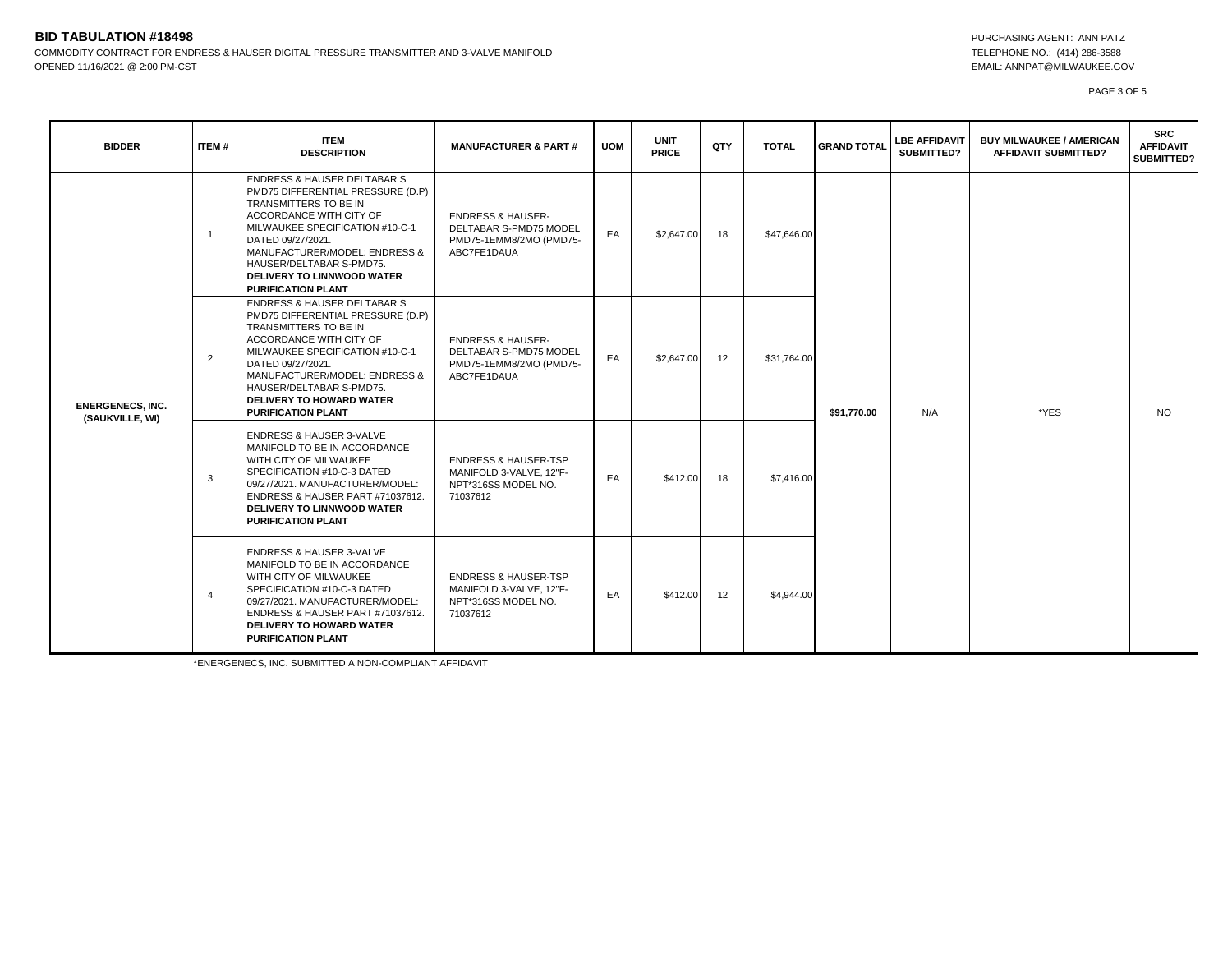#### **BID TABULATION #18498** PURCHASING AGENT: ANN PATZ COMMODITY CONTRACT FOR ENDRESS & HAUSER DIGITAL PRESSURE TRANSMITTER AND 3-VALVE MANIFOLD **TELEPHONE NO.: (414) 286-3588** OPENED 11/16/2021 @ 2:00 PM-CST EMAIL: ANNPAT@MILWAUKEE.GOV

PAGE 4 OF 5

| <b>BIDDER</b>                                                                                                     | ITEM#          | <b>ITEM</b><br><b>DESCRIPTION</b>                                                                                                                                                                                                                                                                                      | <b>MANUFACTURER &amp; PART #</b> | <b>UOM</b> | <b>UNIT</b><br><b>PRICE</b> | QTY | <b>TOTAL</b> | <b>GRAND TOTAL</b>                                                                    | <b>LBE AFFIDAVIT</b><br>SUBMITTED? | <b>BUY MILWAUKEE / AMERICAN</b><br><b>AFFIDAVIT SUBMITTED?</b> | <b>SRC</b><br><b>AFFIDAVIT</b><br>SUBMITTED? |
|-------------------------------------------------------------------------------------------------------------------|----------------|------------------------------------------------------------------------------------------------------------------------------------------------------------------------------------------------------------------------------------------------------------------------------------------------------------------------|----------------------------------|------------|-----------------------------|-----|--------------|---------------------------------------------------------------------------------------|------------------------------------|----------------------------------------------------------------|----------------------------------------------|
| PHILLIP HAMPTON DBA<br><b>HAMPTON EXPRESS</b><br><b>TRANSPORTATION</b><br><b>SERVICES, LLC</b><br>(MILWAUKEE, WI) | $\overline{1}$ | <b>ENDRESS &amp; HAUSER DELTABAR S</b><br>PMD75 DIFFERENTIAL PRESSURE (D.P)<br>TRANSMITTERS TO BE IN<br>ACCORDANCE WITH CITY OF<br>MILWAUKEE SPECIFICATION #10-C-1<br>DATED 09/27/2021.<br>MANUFACTURER/MODEL: ENDRESS &<br>HAUSER/DELTABAR S-PMD75.<br><b>DELIVERY TO LINNWOOD WATER</b><br><b>PURIFICATION PLANT</b> | PMD-75-AAA7B11BAAA               | EA         | \$2,400.00                  | 18  | \$43,200.00  | <b>YES</b><br><b>NO</b><br>\$81,990.00<br><b>AMERICAN</b><br>\$5,994.00<br>\$3,996.00 |                                    |                                                                | NO.                                          |
|                                                                                                                   | 2              | <b>ENDRESS &amp; HAUSER DELTABAR S</b><br>PMD75 DIFFERENTIAL PRESSURE (D.P)<br>TRANSMITTERS TO BE IN<br>ACCORDANCE WITH CITY OF<br>MILWAUKEE SPECIFICATION #10-C-1<br>DATED 09/27/2021.<br>MANUFACTURER/MODEL: ENDRESS &<br>HAUSER/DELTABAR S-PMD75.<br><b>DELIVERY TO HOWARD WATER</b><br><b>PURIFICATION PLANT</b>   | PMD-75-AAA71B11BAAA              | EA         | \$2,400.00                  | 12  | \$28,800.00  |                                                                                       |                                    |                                                                |                                              |
|                                                                                                                   | 3              | <b>ENDRESS &amp; HAUSER 3-VALVE</b><br>MANIFOLD TO BE IN ACCORDANCE<br>WITH CITY OF MILWAUKEE<br>SPECIFICATION #10-C-3 DATED<br>09/27/2021. MANUFACTURER/MODEL:<br>ENDRESS & HAUSER PART #71037612.<br><b>DELIVERY TO LINNWOOD WATER</b><br><b>PURIFICATION PLANT</b>                                                  | 25V033VBSS25                     | EA         | \$333.00                    | 18  |              |                                                                                       |                                    |                                                                |                                              |
|                                                                                                                   | $\overline{4}$ | <b>ENDRESS &amp; HAUSER 3-VALVE</b><br>MANIFOLD TO BE IN ACCORDANCE<br>WITH CITY OF MILWAUKEE<br>SPECIFICATION #10-C-3 DATED<br>09/27/2021. MANUFACTURER/MODEL:<br>ENDRESS & HAUSER PART #71037612.<br><b>DELIVERY TO HOWARD WATER</b><br><b>PURIFICATION PLANT</b>                                                    | 25V033VBSS25                     | EA         | \$333.00                    | 12  |              |                                                                                       |                                    |                                                                |                                              |

AWARD WILL BE MADE IN TOTAL TO THE LOWEST RESPONSIVE AND RESPONSIBLE BIDDER COMPLYING WITH THE BID SPECIFICATIONS AND THE DELIVERY REQUIREMENTS. BIDDERS MUST QUOTE ALL ITEMS TO BE ELIGIBLE FOR AN AWARD.

THE LOW BIDDER SHALL BE DETERMINED BY MULTIPLYING THE QUOTED UNIT PRICE BY THE QUANTITY TO OBTAIN THE GRAND TOTAL.

IF A LOCAL BUSINESS ENTERPRISE (LBE) IS A RESPONSIVE AND RESPONSIBLE BIDDER, THE LBE SHALL BE AWARDED THE CONTRACT PROVIDED ITS BID DOES NOT EXCEED THE LOWEST BID BY MORE THAN 5% AND THE DIFFERENCE DOES NOT EXCEED \$25,000. **EFFECTIVE JANUARY 01, 2017**, IF THE LBE IS CERTIFIED AS A SMALL BUSINESS ENTERPRISE (SBE) WITH THE CITY OF MILWAUKEE'S OFFICE OF SMALL BUSINESS DEVELOPMENT, THE LBE SHALL BE AWARDED THE CONTRACT PROVIDED ITS BID NOT EXCEED THE LOWEST BID BY MORE THAN 10% AND THE DIFFERENCE DOES NOT EXCEED \$30,000.

CONTRACTS SHALL BE AWARDED TO THE LOWEST RESPONSIBLE BIDDER WHO QUALIFIES FOR THE CITY OF MILWAUKEE-MADE, MILWAUKEE COUNTY-MADE OR AMERICAN-MADE PROGRAM (ORDINANCE 310-18.9) IF:

●THE BIDDER SUBMITS AN AFFIDAVIT WITH THEIR BID INDICATING THEY MEET THE REQUIREMENTS OF THE ORDINANCE, AND

●THE BID DOES NOT EXCEED THE LOWEST BID BY MORE THAN 12% or \$25,000.